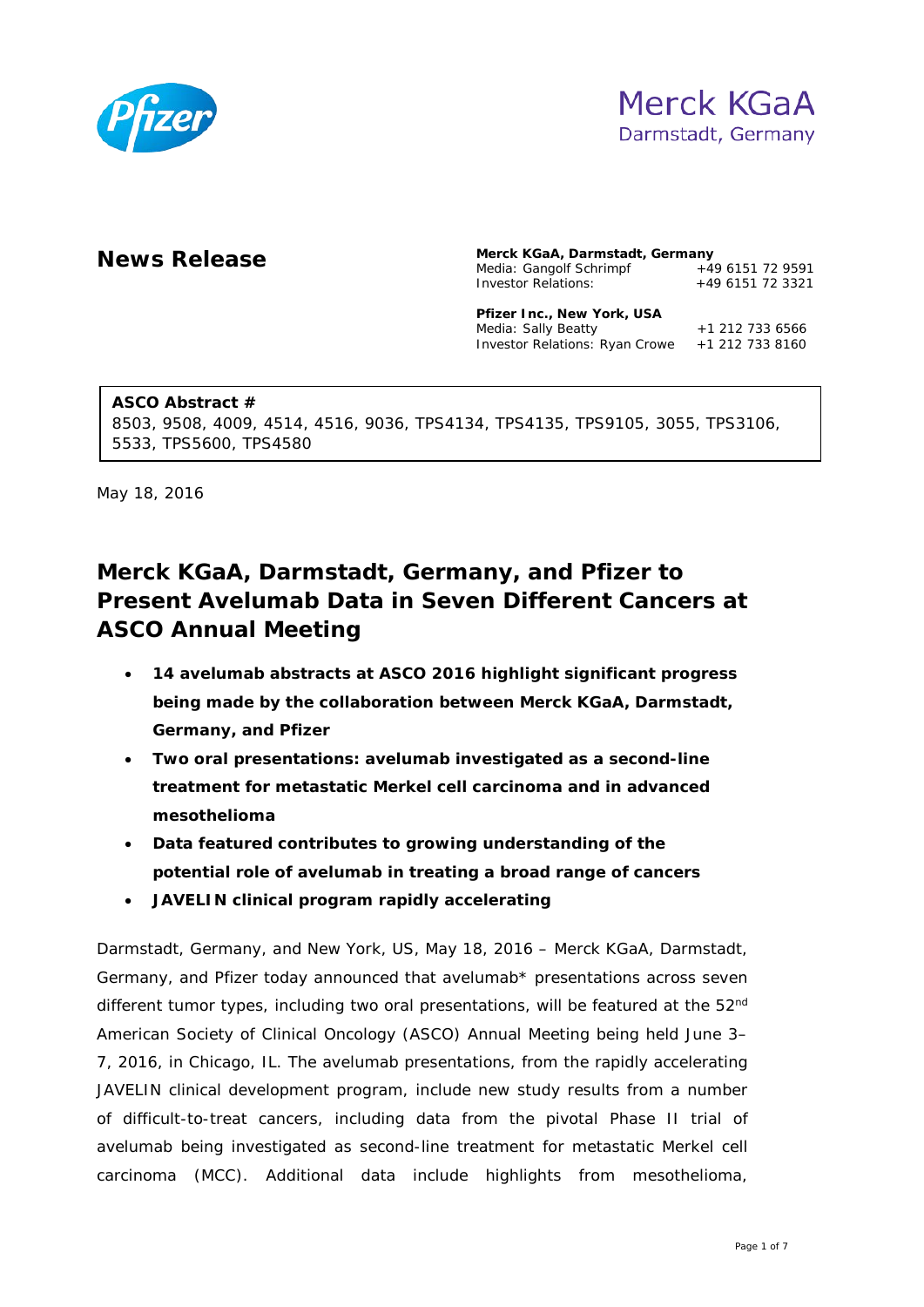



adrenocortical carcinoma, non-small cell lung cancer, and urothelial bladder, gastric and ovarian cancers, as well as updated safety data.

"One of our key highlights for ASCO will be the new avelumab data in second-line metastatic Merkel cell carcinoma," said Luciano Rossetti, Executive Vice President, Global Head of Research & Development at the biopharma business of Merck KGaA, Darmstadt, Germany, which in the US and Canada operates as EMD Serono. "As there are currently no approved treatments for this rare and aggressive cancer, these clinically meaningful data represent a breakthrough for this difficult-to-treat tumor type."

Since ASCO 2015, the collaboration between Merck KGaA, Darmstadt, Germany, and Pfizer has made significant progress. The JAVELIN development program for avelumab now includes 30 ongoing clinical programs and nine pivotal studies. As of May 2016, JAVELIN now includes approximately 2,200 patients, being treated across more than 15 tumor types.

"These data add to the growing body of evidence for avelumab, indicating efficacy and a favorable safety profile in multiple cancers, which supports ongoing development," said Chris Boshoff, M.D., PhD., Vice President and Head of Early Development, Translational and Immuno-Oncology at Pfizer Oncology. "Through our comprehensive JAVELIN clinical development program for avelumab, we are making meaningful advances for a broad range of patients with cancer."

Avelumab is an investigational, fully human antibody specific for a protein found on tumor cells called PD-L1, or programmed death ligand. As a checkpoint inhibitor, avelumab is thought to have a dual mechanism of action which is believed to enable the immune system to find and attack cancer cells. By binding to PD-L1, avelumab is thought to prevent tumor cells from using PD-L1 for protection against white blood cells such as T-cells, exposing them to anti-tumor responses. Avelumab is also thought to help white blood cells such as natural killer (NK) cells find and attack tumors in a process known as ADCC, or antibodydependent cell-mediated cytotoxicity.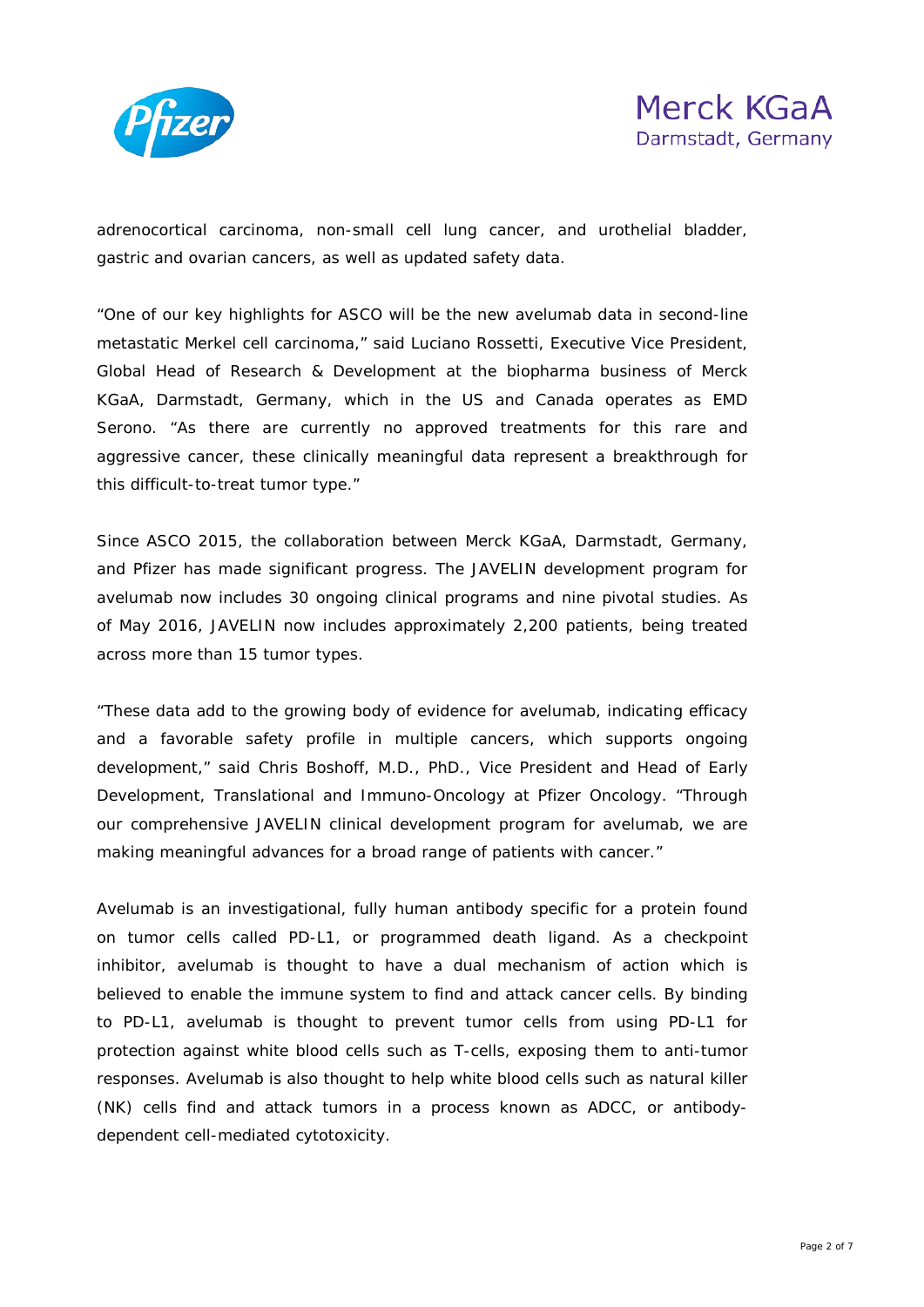



A list of accepted avelumab abstracts is included below. The abstracts are also available on the [ASCO website.](javascript:void(0))

| <b>Title</b>                                                                                                                                                                                                                                                 | <b>Lead Author</b> | <b>Abstract</b><br>ID/                     | Presentation<br>Date / Time                                | <b>Session</b>                                |
|--------------------------------------------------------------------------------------------------------------------------------------------------------------------------------------------------------------------------------------------------------------|--------------------|--------------------------------------------|------------------------------------------------------------|-----------------------------------------------|
|                                                                                                                                                                                                                                                              |                    | Poster No.                                 |                                                            |                                               |
| <b>Oral Presentations</b>                                                                                                                                                                                                                                    |                    |                                            |                                                            |                                               |
| <b>Mesothelioma</b><br>Avelumab<br>(MSB0010718C; anti-PD-<br>L1) in patients with<br>advanced unresectable<br>mesothelioma from the<br><b>JAVELIN Solid Tumor</b><br>Phase Ib trial: safety,<br>clinical activity, and PD-<br>L1 expression                  | Hassan R           | Abstract ID:<br>8503                       | Sunday, June 5<br>8:00 a.m. CDT<br>Arie Crown<br>Theater   | Lung Cancer -<br>Metastatic<br><b>Disease</b> |
| <b>Merkel Cell Carcinoma</b><br>Avelumab<br>(MSB0010718C; anti-PD-<br>L1) in patients with<br>metastatic Merkel cell<br>carcinoma previously<br>treated with<br>chemotherapy: results of<br>the Phase II JAVELIN<br>Merkel 200 trial                         | Kaufman H          | Abstract ID:<br>9508                       | Monday, June 6<br>$1:15$ p.m. CDT<br>Arie Crown<br>Theater | Melanoma/Skin<br>Cancers                      |
| <b>Poster Discussions</b>                                                                                                                                                                                                                                    |                    |                                            |                                                            |                                               |
| Gastric/Gastro-                                                                                                                                                                                                                                              | Chung HC           | Abstract ID:                               | Saturday, June 4                                           | Gastrointestinal                              |
| esophageal Junction<br>Cancer<br>Avelumab<br>(MSB0010718C; anti-PD-<br>L1) in patients with<br>advanced gastric or<br>gastroesophageal<br>junction cancer from the<br><b>JAVELIN Solid Tumor</b><br>Phase Ib trial: analysis of<br>safety, clinical activity |                    | 4009<br>Poster No.:                        | 8:00 a.m. CDT<br>Hall A                                    | (Noncolorectal)<br>Cancer                     |
| <b>Urothelial Carcinoma</b><br>Avelumab<br>(MSB0010718C; anti-PD-<br>L1) in patients with<br>metastatic urothelial<br>carcinoma from the<br><b>JAVELIN Solid Tumor</b><br>Phase Ib trial: analysis of<br>safety, clinical activity,<br>and PD-L1 expression  | Apolo A            | Abstract ID:<br>4514<br>Poster No.:<br>137 | Monday, June 6<br>1:00 p.m. CDT<br>Hall A                  | Genitourinary<br>(Nonprostate)<br>Cancer      |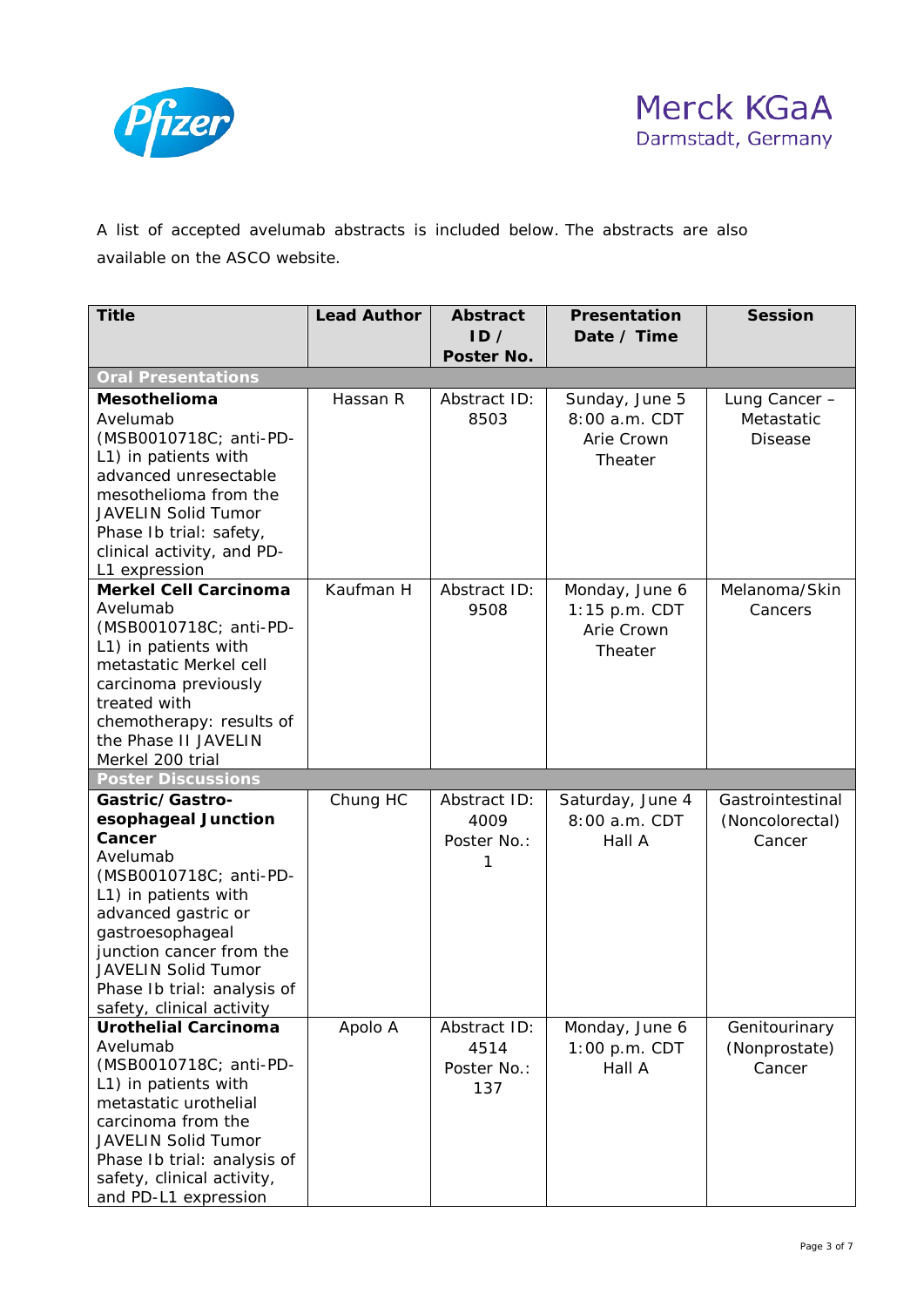



| Adrenocortical<br>Carcinoma<br>Avelumab<br>(MSB0010718C; anti-PD-<br>L1) in patients with<br>advanced adrenocortical<br>carcinoma from the<br><b>JAVELIN Solid Tumor</b><br>Phase Ib trial: safety and<br>clinical activity                                                                    | Le Tourneau<br>C  | Abstract ID:<br>4516<br>Poster No.:<br>138            | Monday, June 6<br>1:00 p.m. CDT<br>Hall A   | Genitourinary<br>(Nonprostate)<br>Cancer      |
|------------------------------------------------------------------------------------------------------------------------------------------------------------------------------------------------------------------------------------------------------------------------------------------------|-------------------|-------------------------------------------------------|---------------------------------------------|-----------------------------------------------|
| <b>Poster Presentations</b><br><b>NSCLC</b><br>Avelumab<br>(MSB0010718C; anti-PD-<br>L1) as a first-line<br>treatment for patients<br>with advanced NSCLC<br>from the JAVELIN Solid<br>Tumor Phase Ib trial:<br>safety, clinical activity,<br>and PD-L1 expression                             | Verschraegen<br>C | Abstract ID:<br>9036<br>Poster No.:<br>359            | Saturday, June 4<br>8:00 a.m. CDT<br>Hall A | Lung Cancer -<br>Non-Small Cell<br>Metastatic |
| <b>Gastric Cancer</b><br>Maintenance therapy with<br>avelumab<br>(MSB0010718C; anti-PD-<br>L1) vs continuation of<br>first-line chemotherapy in<br>patients with<br>unresectable, locally<br>advanced or metastatic<br>gastric cancer: the Phase<br><b>III JAVELIN Gastric 100</b><br>trial    | Moehler M         | Abstract ID:<br><b>TPS4134</b><br>Poster No.:<br>124b | Saturday, June 4<br>8:00 a.m. CDT<br>Hall A | Gastrointestinal<br>(Noncolorectal)<br>Cancer |
| <b>Gastric Cancer</b><br>Avelumab<br>(MSB0010718C; anti-PD-<br>$L1$ ) + best supportive<br>care (BSC) vs BSC $\pm$<br>chemotherapy as third-<br>line treatment for<br>patients with<br>unresectable, recurrent,<br>or metastatic gastric<br>cancer: the Phase III<br>JAVELIN Gastric 300 trial | Bang Y-J          | Abstract ID:<br><b>TPS4135</b><br>Poster No.:<br>125a | Saturday, June 4<br>8:00 a.m. CDT<br>Hall A | Gastrointestinal<br>(Noncolorectal)<br>Cancer |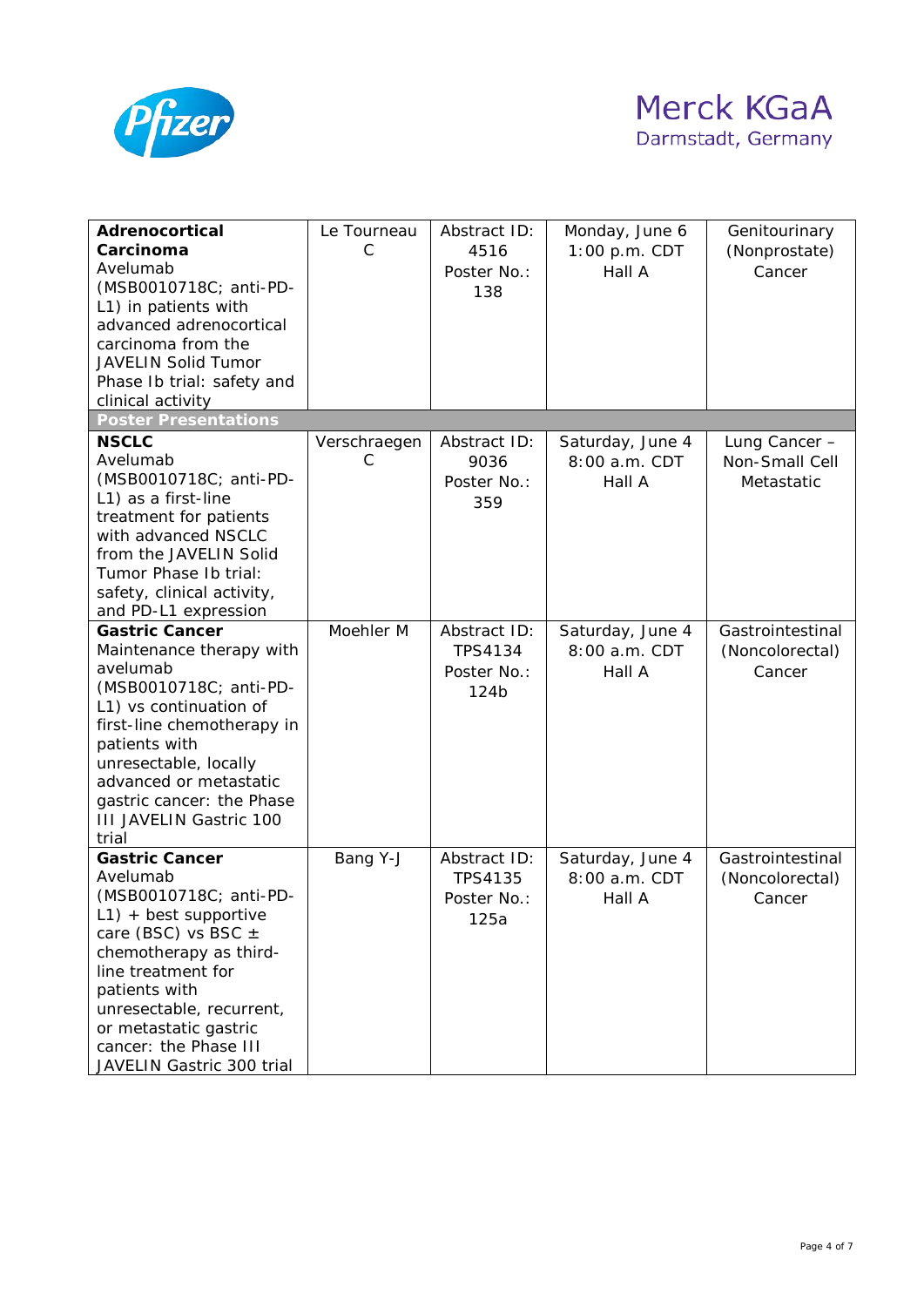



| <b>NSCLC</b>                                    | Reck M     | Abstract ID:   | Saturday, June 4 | Lung Cancer-   |
|-------------------------------------------------|------------|----------------|------------------|----------------|
| Avelumab                                        |            | TPS9105        | 8:00 a.m. CDT    | Non-Small Cell |
| (MSB0010718C; anti-PD-                          |            | Poster No.:    | Hall A           | Metastatic     |
| L1) vs platinum-based<br>doublet as first-line  |            | 425a           |                  |                |
| treatment for metastatic                        |            |                |                  |                |
| or recurrent PD-L1-                             |            |                |                  |                |
| positive non-small-cell                         |            |                |                  |                |
| lung cancer: the Phase                          |            |                |                  |                |
| <b>III JAVELIN Lung 100</b>                     |            |                |                  |                |
| trial                                           |            |                |                  |                |
| <b>Advanced Cancer</b>                          | Kelly K    | Abstract ID:   | Sunday, June 5   | Developmental  |
| Avelumab                                        |            | 3055           | 8:00 a.m. CDT    | Therapeutics-  |
| (MSB0010718C; anti-PD-                          |            | Poster No.:    | Hall A           | Immunotherapy  |
| L1) in patients with                            |            | 377            |                  |                |
| advanced cancer: safety                         |            |                |                  |                |
| data from 1300 patients                         |            |                |                  |                |
| enrolled in the Phase Ib                        |            |                |                  |                |
| JAVELIN Solid Tumor trial                       |            |                |                  |                |
| <b>Advanced</b>                                 | Ribas A    | Abstract ID:   | Sunday, June 5   | Developmental  |
| <b>Malignancies</b>                             |            | <b>TPS3106</b> | 8:00 a.m. CDT    | Therapeutics-  |
| Avelumab                                        |            | Poster No.:    | Hall A           | Immunotherapy  |
| (MSB0010718C; anti-PD-                          |            | 422b           |                  |                |
| L1) in combination with                         |            |                |                  |                |
| other cancer                                    |            |                |                  |                |
| immunotherapies in                              |            |                |                  |                |
| patients with advanced                          |            |                |                  |                |
| malignancies: the Phase<br>Ib/II JAVELIN Medley |            |                |                  |                |
| study                                           |            |                |                  |                |
| <b>Ovarian Cancer</b>                           | Disis ML   | Abstract ID:   | Monday, June 6   | Gynecologic    |
| Avelumab                                        |            | 5533           | 1:00 p.m. CDT    | Cancer         |
| (MSB0010718C; anti-PD-                          |            | Poster No.:    | Hall A           |                |
| L1) in patients with                            |            | 356            |                  |                |
| recurrent/refractory                            |            |                |                  |                |
| ovarian cancer from the                         |            |                |                  |                |
| JAVELIN Solid Tumor                             |            |                |                  |                |
| Phase Ib trial: safety and                      |            |                |                  |                |
| clinical activity                               |            |                |                  |                |
| <b>Ovarian Cancer</b>                           | Pujade     | Abstract ID:   | Monday, June 6   | Gynecologic    |
| Avelumab                                        | Lauraine E | <b>TPS5600</b> | $1:00$ p.m. CDT  | Cancer         |
| (MSB0010718C; anti-PD-                          |            | Poster No.:    | Hall A           |                |
| L1) $\pm$ pegylated                             |            | 421b           |                  |                |
| liposomal doxorubicin vs                        |            |                |                  |                |
| pegylated liposomal                             |            |                |                  |                |
| doxorubicin alone in<br>patients with platinum- |            |                |                  |                |
| resistant/refractory                            |            |                |                  |                |
| ovarian cancer: the                             |            |                |                  |                |
| Phase III JAVELIN                               |            |                |                  |                |
| Ovarian 200 trial                               |            |                |                  |                |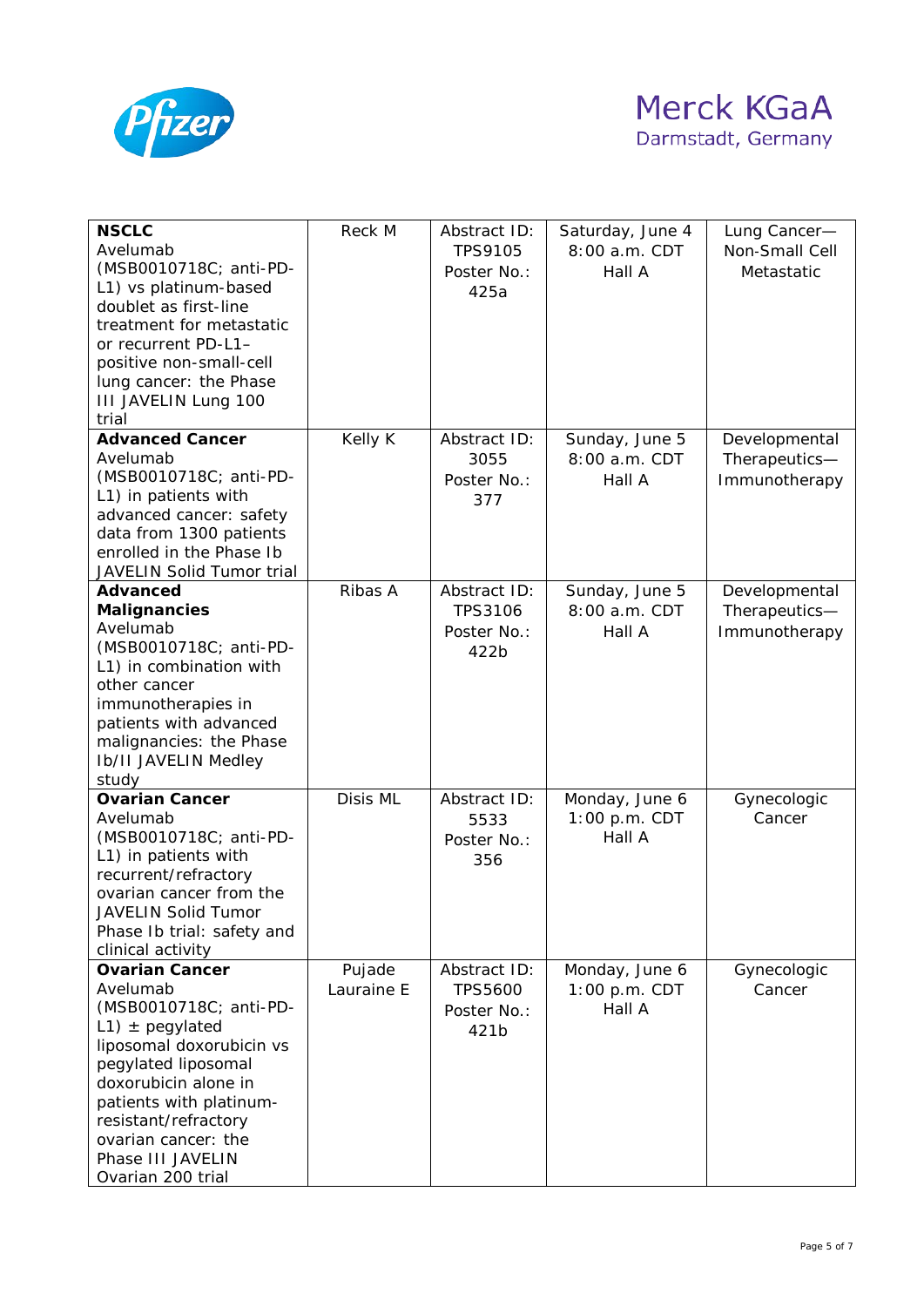

| <b>Renal Cell Carcinoma</b> | Larkin J | Abstract ID:   | Monday, June 6 | Genitourinary |
|-----------------------------|----------|----------------|----------------|---------------|
| Avelumab                    |          | <b>TPS4580</b> | 1:00 p.m. CDT  | (Nonprostate) |
| (MSB0010718C; anti-PD-      |          | Poster No.:    | Hall A         | Cancer        |
| L1) in combination with     |          | 199a           |                |               |
| axitinib as first-line      |          |                |                |               |
| treatment for patients      |          |                |                |               |
| with advanced renal cell    |          |                |                |               |
| carcinoma                   |          |                |                |               |

\*Avelumab is the proposed nonproprietary name for the anti-PD-L1 monoclonal antibody (MSB0010718C). Avelumab is under clinical investigation and has not been proven to be safe and effective. There is no guarantee any product will be approved in the sought-after indication by any health authority worldwide.

### **About Avelumab**

Avelumab (also known as MSB0010718C) is an investigational, fully human anti-PD-L1 IgG1 monoclonal antibody. By inhibiting PD-L1 interactions, avelumab is thought to enable the activation of T-cells and the adaptive immune system. By retaining a native Fc-region, avelumab is thought to potentially engage the innate immune system and induce antibody-dependent cell-mediated cytotoxicity (ADCC). In November 2014, Merck KGaA, Darmstadt, Germany, and Pfizer announced a strategic alliance to co-develop and co-commercialize avelumab.

#### **Alliance between Merck KGaA, Darmstadt, Germany, and Pfizer Inc., New York, US**

Immuno-oncology is a top priority for Merck KGaA, Darmstadt, Germany, and Pfizer Inc. The global strategic alliance between Merck KGaA, Darmstadt, Germany, and Pfizer Inc., New York, US, enables the companies to benefit from each other's strengths and capabilities and further explore the therapeutic potential of avelumab, an investigational anti-PD-L1 antibody initially discovered and developed by Merck KGaA, Darmstadt, Germany. The immuno-oncology alliance will jointly develop and commercialize avelumab and advance Pfizer's PD-1 antibody. The alliance is focused on developing high-priority international clinical programs to investigate avelumab as a monotherapy, as well as in combination regimens, and is striving to find new ways to treat cancer.

#### **Pfizer Inc.: Working together for a healthier world®**

At Pfizer, we apply science and our global resources to bring therapies to people that extend and significantly improve their lives. We strive to set the standard for quality, safety and value in the discovery, development and manufacture of healthcare products. Our global portfolio includes medicines and vaccines, as well as many of the world's best-known consumer healthcare products. Every day, Pfizer colleagues work across developed and emerging markets to advance wellness, prevention, treatments and cures that challenge the most feared diseases of our time. Consistent with our responsibility as one of the world's premier innovative biopharmaceutical companies, we collaborate with health care providers, governments and local communities to support and expand access to reliable, affordable health care around the world. For more than 150 years, Pfizer has worked to make a difference for all who rely on us. To learn more, please visit us at [www.pfizer.com.](http://www.pfizer.com/) In addition, to learn more, follow us on Twitter at @Pfizer and @Pfizer News, LinkedIn, and like us on Facebook at Facebook.com/Pfizer.